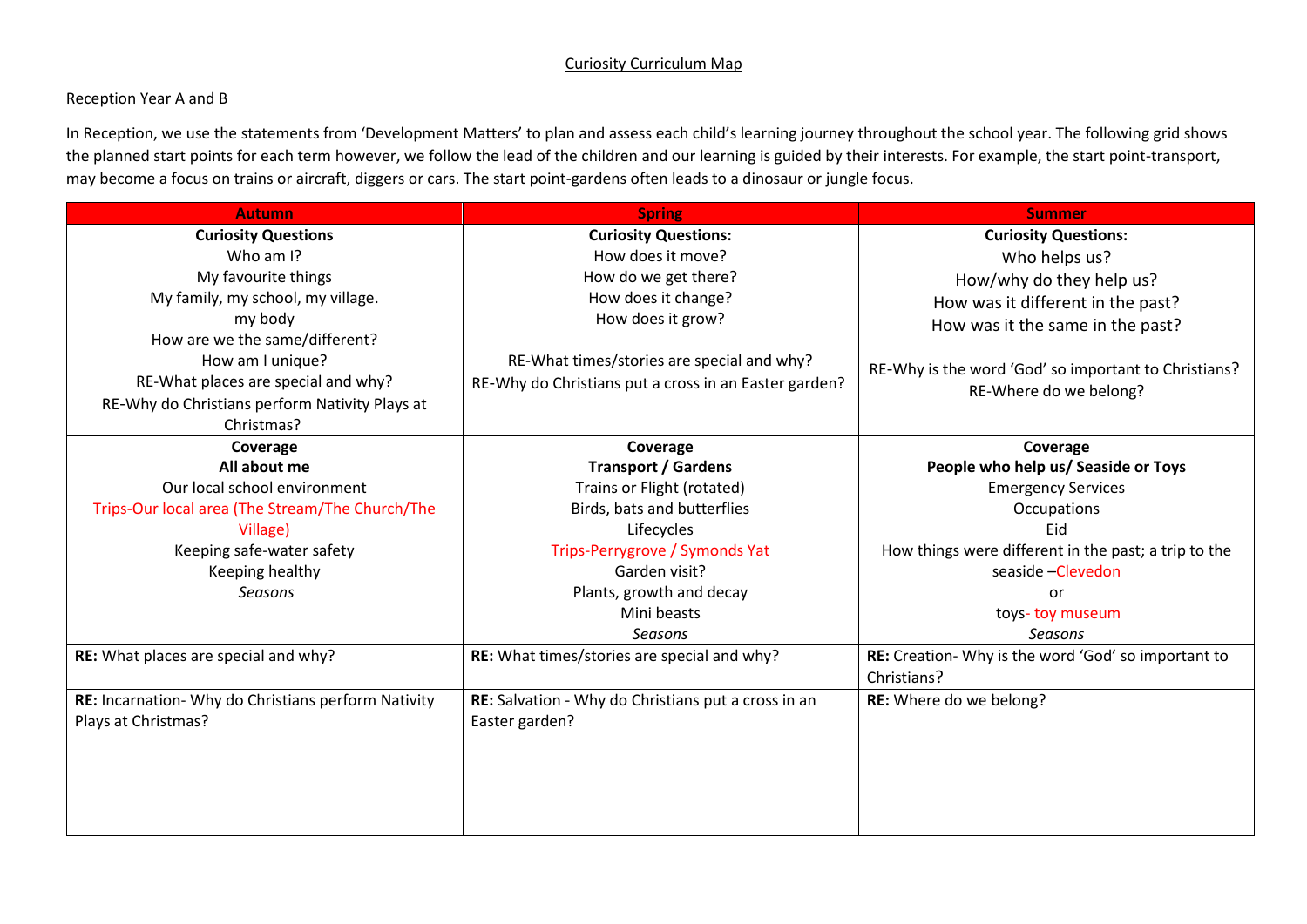| PE:                                                                                                   | PE:                                                    | PE:                                                      |
|-------------------------------------------------------------------------------------------------------|--------------------------------------------------------|----------------------------------------------------------|
| <b>Forest School</b>                                                                                  | <b>Forest School</b>                                   | Forest School                                            |
| Movement and Exploring (A1 coach)                                                                     | Agility and Balance (Sp 1 coach)                       | Manipulation skills (S1 coach)                           |
| Jumping and Travelling (A2 coach)                                                                     | Manipulation skills (Sp 2coach)                        | Sports Specific Skills (S2 coach)                        |
| (A1 teacher)                                                                                          | (Sp1 teacher)                                          | (S1teacher)                                              |
| (A2 teacher)                                                                                          | (Sp2 teacher)                                          | (S2 teacher)                                             |
|                                                                                                       |                                                        |                                                          |
| <b>PSHE:</b> Growth mind set - What makes me a good                                                   | PSHE: Health and Well-being - How do we keep           | PSHE: Living in the wider world - Internet Safety -      |
| learner? Health and Well-Being - Why am I special?                                                    | ourselves safe?                                        | How do I stay safe online?                               |
| Relationships - What makes me a good friend?                                                          | All about me - What keeps me healthy?                  | Health and well-being - Who helps us?                    |
| Music: 'Me!' Learning to sing nursery rhymes and                                                      | Music: 'Everyone'                                      | Music: 'Big Bear Funk'                                   |
| action songs                                                                                          | Singing and playing instruments with a song            | Riff-based composition                                   |
| <b>Computing:</b> Record songs on a tablet / computer and play                                        | <b>Computing:</b> Staying safe on-line                 | <b>Computing:</b> As outlined above - online safe living |
| them back. Listen to themselves.                                                                      | Use tablets safely. How to carry them, how to put them | See: thinkuknow.co.uk for resources and activities       |
|                                                                                                       | away                                                   |                                                          |
| <b>Computing Ideas</b>                                                                                |                                                        |                                                          |
| There are additional activities which help with understanding of basic Computing skills and concepts: |                                                        |                                                          |
| Cup stacking = algorithms and precision in instructions                                               |                                                        |                                                          |
| Toy sorting (esp. small coloured dinosaurs or similar) = logic and reasoning                          |                                                        |                                                          |
| Remote control robots = technology and control more widely in the world<br>3.                         |                                                        |                                                          |

4. Scratch Jnr = coding and storytelling basic programming skills

## **Core texts:**

A range of high-quality picture books, some taken from '100 Books to Read Before You Are Five', including some of the children's favourites-for example: Julia Donaldson, Peace at Last, Owl Babies, Oi Frog. Traditional/Fairy Tales. Nursery Rhyme, songs, fiction and non-fiction.

Books are chosen to respond to the children's interests but also to provide opportunities to pose and answer 'how' and 'why' questions and predict outcomes and endings. Books are also chosen to provide examples of rhyme and alliteration and to provide an exciting introduction to mathematical concepts for example length through Jack and the Beanstalk, sizes through Goldilocks and the Three Bears.

*Topic related*

Books about families and starting school. The children's favourite books and authors (found out at New Parents Meeting in June).

*Maths concepts and related books*

Number

10 in a bed, 10 little ladybirds, 10 on a train, One ted falls out of bed, 5 little ducks, One is a snail, ten is a crab

3D Shape

Hit the Ball Duck-Jez Alborough, Kipper's Beachball-Mick Inkpen, When the Dragons Came-Lynne Moore, Whatever Next-Jill Murphy, Shark in the Park-Nick Sharratt

*Topic related*

Books about senses and the body

Christmas books: Careful Santa , Shhhh Santa , Different versions of the first Christmas/Nativity story.

*Maths concepts and related books*

Length

Superworm-Julia Donaldson Jack and the Beanstalk, The Smartest Giant in Town-Julia Donaldson , Stick Man-Julia Donaldson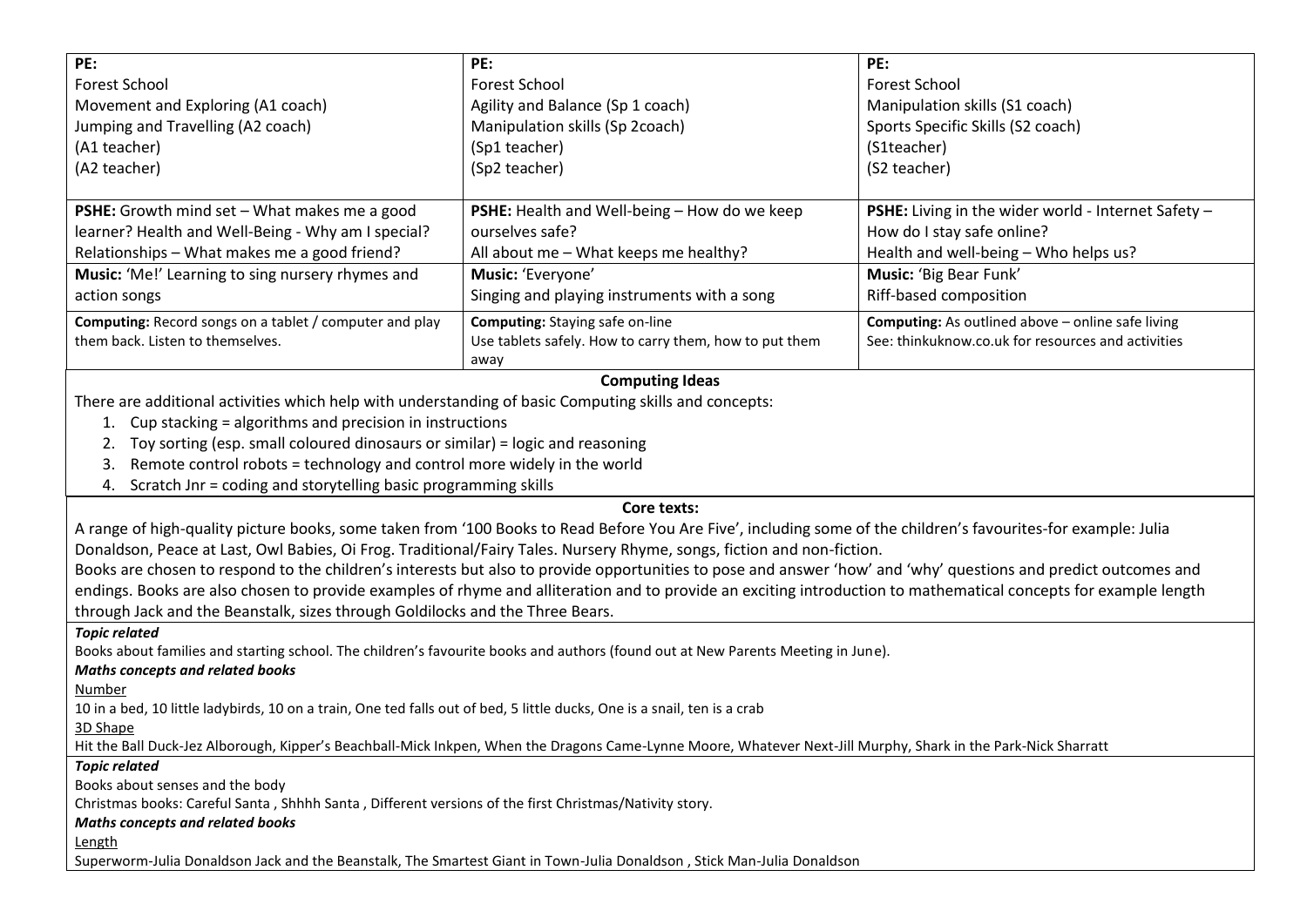| Position/Routes                                                                                                 |
|-----------------------------------------------------------------------------------------------------------------|
| Dinosaur's Day Out-Nick Sharratt, Polly Parrot Picks a Pirate-Peter Bently                                      |
| Patterns                                                                                                        |
| The Magic of Christmas-Claire Freedman, Twas The Night Before Christmas-Claire Fennell                          |
| <b>Topic related</b>                                                                                            |
| Books about trains, buses, boats, planes and journeys: Maisy's Bus, The Wheels on the Bus, Oi Get off our Train |
| <b>Maths concepts and related books</b>                                                                         |
| <b>Weight</b>                                                                                                   |
| Mr Wrinkles-Robert Pearce, The Lion and the Mouse-Aesop's Fable, The Snail and the Whale-Julia Donaldson,       |
| Capacity                                                                                                        |
| The Tiger who came to Tea-Judith Kerr, A Squash and a Squeeze-Julia Donaldson, Hodge the Hedgehog-Amy Sparkes   |

# **Year 1 and 2 - Year A 2019-20**

| <b>Autumn</b>                                       | <b>Spring</b>                                         | <b>Summer</b>                                          |
|-----------------------------------------------------|-------------------------------------------------------|--------------------------------------------------------|
|                                                     |                                                       |                                                        |
| <b>Curiosity Questions</b>                          | <b>Curiosity Questions</b>                            | <b>Curiosity Questions</b>                             |
| <b>RE</b>                                           | <b>RE</b>                                             | <b>RE</b>                                              |
| Why am I special?                                   | What do Christians believe God is like?               | What does it mean to belong to a faith community?      |
| Who made the world?                                 | <b>History question</b>                               |                                                        |
| Who is a Muslim and how do they live?               | What were trains like in the past?                    |                                                        |
| <b>Science question</b>                             | <b>Science question</b>                               |                                                        |
| What animals live in Newnham on Severn?             | What are the best materials to use to make a toy car? |                                                        |
|                                                     |                                                       |                                                        |
| Coverage                                            | Coverage                                              | Coverage                                               |
| <b>Where I live</b>                                 | <b>Transport</b>                                      | The Great Fire of London                               |
| History: Newnham - Past and present                 | History: Significant people -Brunel                   | History: The Great Fire of London                      |
|                                                     | <b>Dean Forest Railway</b>                            | Local fire brigade                                     |
| Geography: Local area and the UK: England (map      | Geography: Transport- including Railways (a trip to   | Geography: The UK (link to History)                    |
| work) Newnham                                       | Chepstow)                                             |                                                        |
|                                                     | UK countries and Europe: France, Belgium              |                                                        |
| Science: Animals Including Humans Y1 - identify and | Science: Everyday materials Y1 - name, identify and   | Science: Plants Y1 - identify, name and describe basic |
| name common animals, describe structures, including | describe simple physical properties, compare and      | structure of common wild and garden plants and         |
| basic parts of human body - link to senses          | group                                                 | trees                                                  |
| <b>Science:</b> Seasonal changes                    | <b>Science:</b> Seasons                               | <b>Science:</b> Seasons                                |
| <b>RE:</b> Creation - who made the world?           | RE: God - What do Christians believe God is like?     | <b>RE:</b> What does it mean to belong to a faith      |
| RE: Who is a Muslim and how do they live?           |                                                       | community?                                             |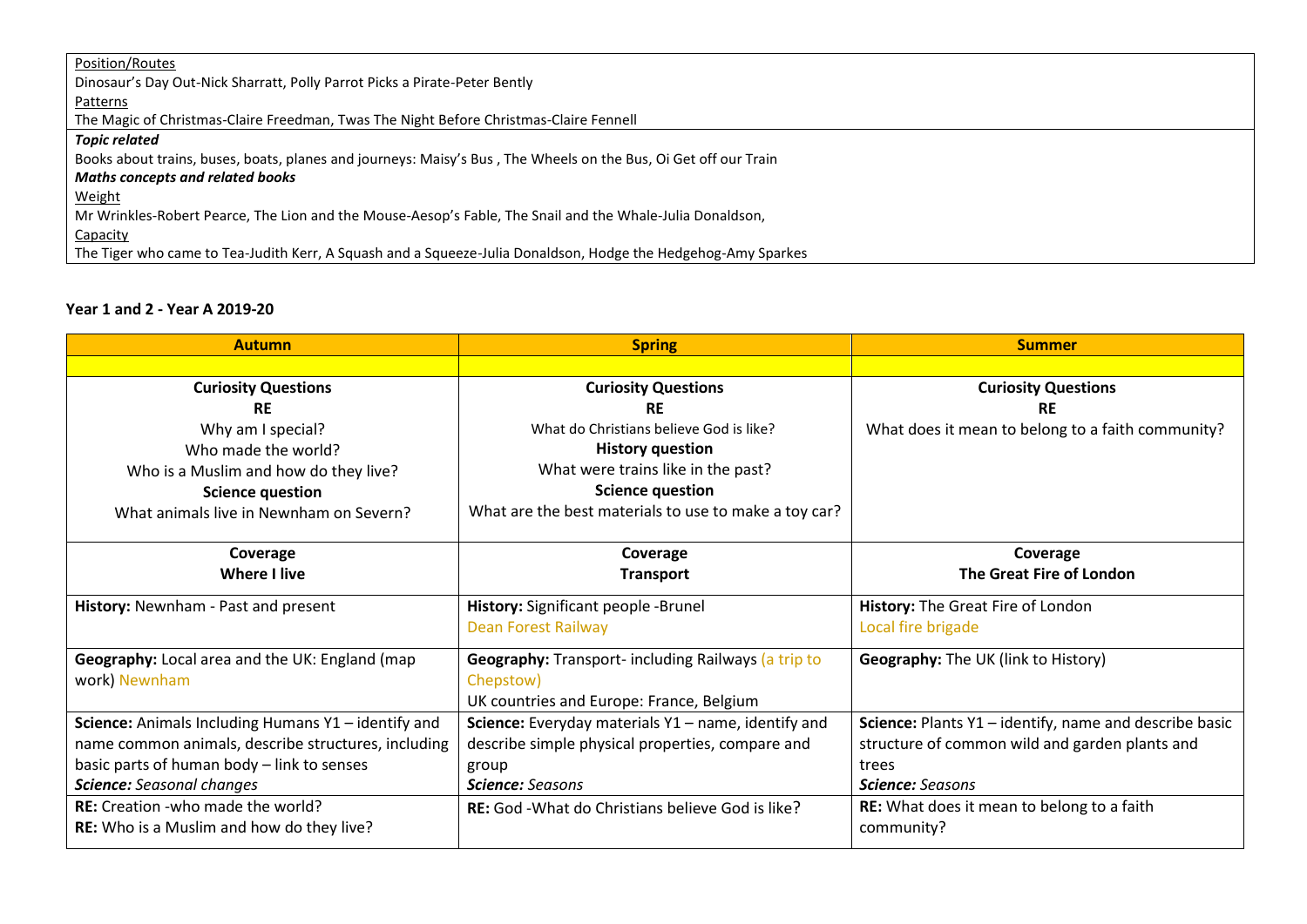| PSHE: Growth mind set - What makes me a good<br>learner?<br>Living in the wider world - Citizenship and British<br>values - What are our school rules?<br>Relationships - What makes a good friendship?<br>(including RSE) | PSHE: Health and well-being - All about me - How<br>have I changed? (including RSE)<br>Health and well-being - who helps us?                                                         | PSHE: Living in the wider world - Internet safety -<br>How do I stay safe online?<br>Living in the wider world - Citizenship and British<br>values - What do we mean by community?        |
|----------------------------------------------------------------------------------------------------------------------------------------------------------------------------------------------------------------------------|--------------------------------------------------------------------------------------------------------------------------------------------------------------------------------------|-------------------------------------------------------------------------------------------------------------------------------------------------------------------------------------------|
| Art: Artist - Mondrian (colours, shape)<br>Christmas cards                                                                                                                                                                 | Art: Architect - Isambard Kingdom Brunel<br>Book illustrator (World Book Day)                                                                                                        | Art: Artist - Ruddy Muddy (mono-prints) and Sam<br>Morris (local artist)                                                                                                                  |
| Music: Y1 'Hey You!' Hip Hop and Rap<br>Pulse, rhythm, pitch<br>'Rhythm in the way we walk' and 'The Banana Rap'<br>Reggae, pulse, rhythm, pitch                                                                           | Music: Y1 'In the groove'<br>Styles of music e.g. Blues, Folk, Funk etc.<br>'Round and round'<br>Latin style music                                                                   | Music: Y1 Reflect, rewind and replay                                                                                                                                                      |
| Computing ideas: Use Geoguessr website. There is a<br>UK only option.<br>Use Audacity to record and manipulate music.                                                                                                      | Computing ideas: Use Scratch Jnr to describe how<br>they have changed, tell their story.<br>Use Google Search / Wikis to look at architects.                                         | Computing ideas: Use stop motion to create an<br>animation of a plant growing.<br>Refer to the Computing progression document for<br>PHSE coverage of living safely in a connected world. |
| DT: Textiles (knitting)- weaving dream catchers for<br>the local area or spiritual garden (making a structure<br>stronger)                                                                                                 | DT: Structures and mechanics- Design and make a<br>vehicle (to include wheels, axels and stability)                                                                                  | DT: Cooking and Nutrition-<br>Bread (understand where food comes from)                                                                                                                    |
| PE:<br><b>Forest School</b><br>Movement and Exploring Part 1 (A1 coach)<br>Gymnastics Part 1 (A2 coach)<br>Dance (A1 teacher)<br>Movements and Exploring Part 2 (A2 teacher)                                               | PE:<br><b>Forest School</b><br>Gymnastics Part 2 (Sp1 coach)<br>Throwing and Catching Part 2 (Sp2 coach)<br>Throwing and Catching Part 1 (Sp1 teacher)<br>Body Balance (Sp2 teacher) | PE:<br><b>Forest School</b><br>Team Games (S1 coach)<br>Team Games (S2 coach)<br>Manipulation skills (S1 teacher)<br>Athletics Sports Day Prep (S2 teacher)                               |
| <b>Core texts</b><br>Goldilocks and the three bears<br>The Owl and the Pussy Cat                                                                                                                                           | <b>Core texts</b><br>The Railway Children<br>Aesop's Fables<br>The Three Billy Goats Gruff<br><b>Esio Trot</b>                                                                       | <b>Core texts</b><br>Jack and the Beanstalk<br>The Little Red Hen                                                                                                                         |

## **Year 1 and 2 – Year B 2020-21**

| Autumn                     | Spring                      | Summer                      |
|----------------------------|-----------------------------|-----------------------------|
|                            |                             |                             |
| <b>Curiosity Questions</b> | <b>Curiosity Questions:</b> | <b>Curiosity Questions:</b> |
| <b>RE</b>                  | <b>RE</b>                   | <b>RE</b>                   |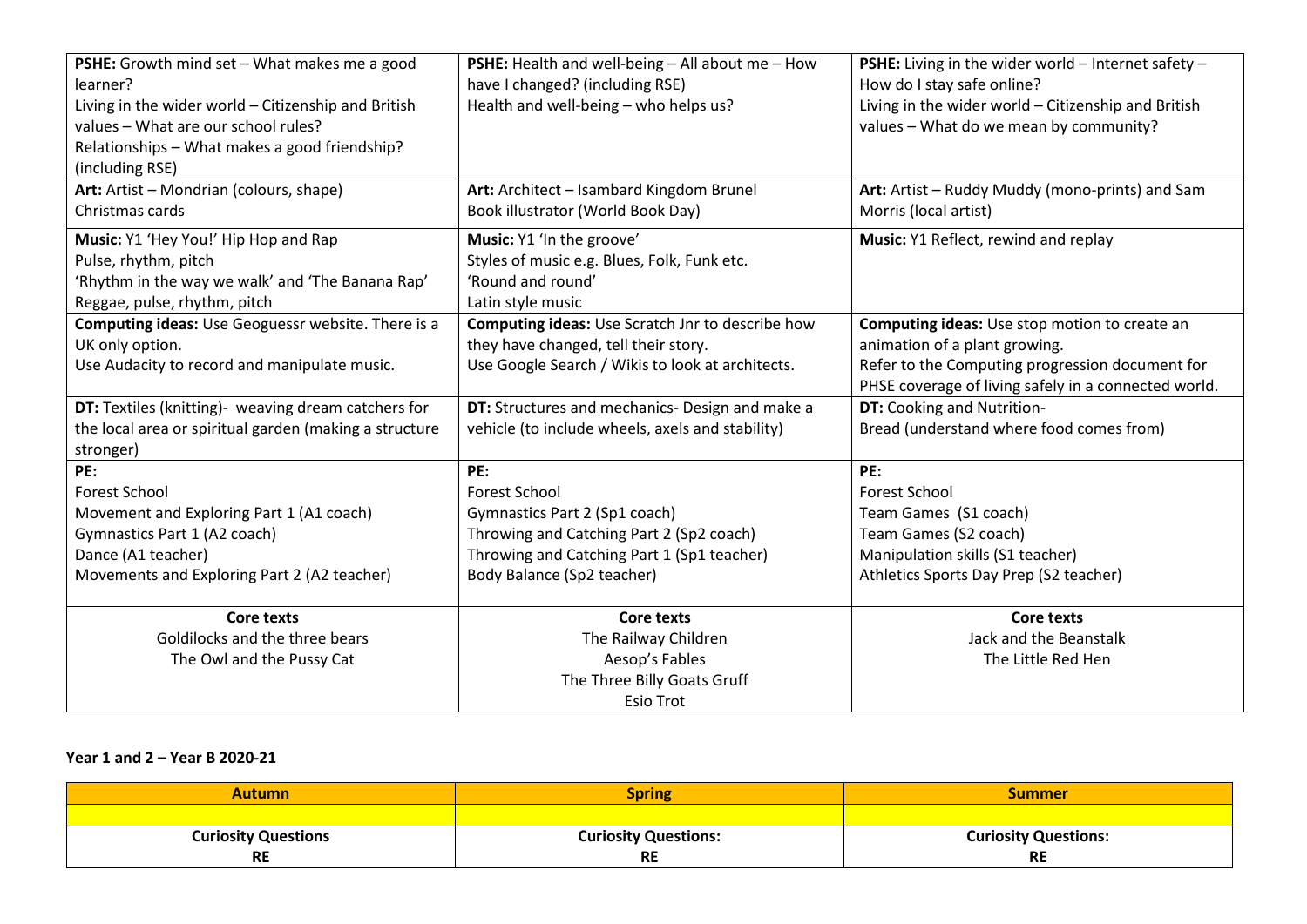| What makes some places sacred to believers?                                                                                                                                                                                                                                               | Who is Jewish and how do they live?                                                                                         | What is the good news Jesus brings?                                                                    |
|-------------------------------------------------------------------------------------------------------------------------------------------------------------------------------------------------------------------------------------------------------------------------------------------|-----------------------------------------------------------------------------------------------------------------------------|--------------------------------------------------------------------------------------------------------|
| Why does Christmas matter to Christians?                                                                                                                                                                                                                                                  | Why does Easter matter to Christians?                                                                                       | How should we care for others and the world and<br>why does it matter?                                 |
| Coverage                                                                                                                                                                                                                                                                                  | Coverage                                                                                                                    | Coverage                                                                                               |
| Water                                                                                                                                                                                                                                                                                     | Flight                                                                                                                      | <b>Seaside</b>                                                                                         |
|                                                                                                                                                                                                                                                                                           | History: Significant people and timelines<br><b>Birds of Prey Centre??</b>                                                  | <b>Seaside location</b>                                                                                |
| <b>Geography: Streams/ Wenchford</b>                                                                                                                                                                                                                                                      | Geography: Countries and capital cities of the UK                                                                           | Geography: continents and oceans, including hot                                                        |
| Water Aid- Contrasting local and Non-European<br>country                                                                                                                                                                                                                                  | USA - link to Flight                                                                                                        | and cold areas in relation to the Equator and North<br>and South Poles                                 |
| Science: Animals, Including Humans Y2 - basic needs,<br>importance of exercise, healthy eating and hygiene,<br>growth of offspring into adults<br>Living things and their habitats Y2 - living/dead,<br>habitats (including micro-habitats) and simple food<br>chains<br>Science: Seasons | Science: Uses of everyday materials Y2 - how shapes<br>can be changed by squashing, bending etc.<br><b>Science:</b> Seasons | Science: Plants Y2 - growth of seeds and bulbs,<br>requirements for healthy growth<br>Science: Seasons |
| RE: What makes some places sacred to believers?                                                                                                                                                                                                                                           | RE: Who is Jewish and how do they live?                                                                                     | RE: Gospels - What is the good news Jesus brings?                                                      |
| RE: Incarnation-Why does Christmas matter to<br>Christians?                                                                                                                                                                                                                               | RE: Salvation- Why does Easter matter to Christians?                                                                        | RE: How should we care for others and the world and<br>why does it matter?                             |
| PSHE: Growth mind set - What makes me a good                                                                                                                                                                                                                                              | PSHE: Health and well-being - All about me - How                                                                            | PSHE: Living in the wider world - Internet safety -                                                    |
| learner?                                                                                                                                                                                                                                                                                  | have I changed? (including RSE)                                                                                             | How do I stay safe online?                                                                             |
| Living in the wider world - Citizenship and British                                                                                                                                                                                                                                       | Health and well-being - How do we keep ourselves                                                                            | Living in the wider world - Citizenship and British                                                    |
| values - What are our school rules?                                                                                                                                                                                                                                                       | safe?                                                                                                                       | values - What are our rights? How do I manage my                                                       |
| Relationships - Kindness and anti-bullying - How do<br>we show kindness to others?                                                                                                                                                                                                        |                                                                                                                             | pocket money?                                                                                          |
| Art: Artist - Andy Goldsworthy (natural materials)                                                                                                                                                                                                                                        | Art: Artist - Kandinsky                                                                                                     | Art: Architect - Brendan Jamison                                                                       |
| Christmas cards                                                                                                                                                                                                                                                                           | Book illustrator (World Book Day)                                                                                           | and Sand Sculptures (Weston-Super-Mare)                                                                |
| Music: Y2 'Hands, feet, heart'                                                                                                                                                                                                                                                            | Music: Y2 'Zootime'                                                                                                         | Music: Y2 'Three little birds'                                                                         |
| Singing and playing instruments - recorders and                                                                                                                                                                                                                                           | Pulse, rhythm, pitch                                                                                                        | Revisiting Reggae music                                                                                |
| untuned                                                                                                                                                                                                                                                                                   | 'Friendship'                                                                                                                | Reflect, rewind and replay                                                                             |
| South African style music                                                                                                                                                                                                                                                                 | Composition                                                                                                                 |                                                                                                        |
| 'I wanna play in a band'                                                                                                                                                                                                                                                                  | Link to PSHE                                                                                                                |                                                                                                        |
| Rock music - playing in ensemble                                                                                                                                                                                                                                                          |                                                                                                                             |                                                                                                        |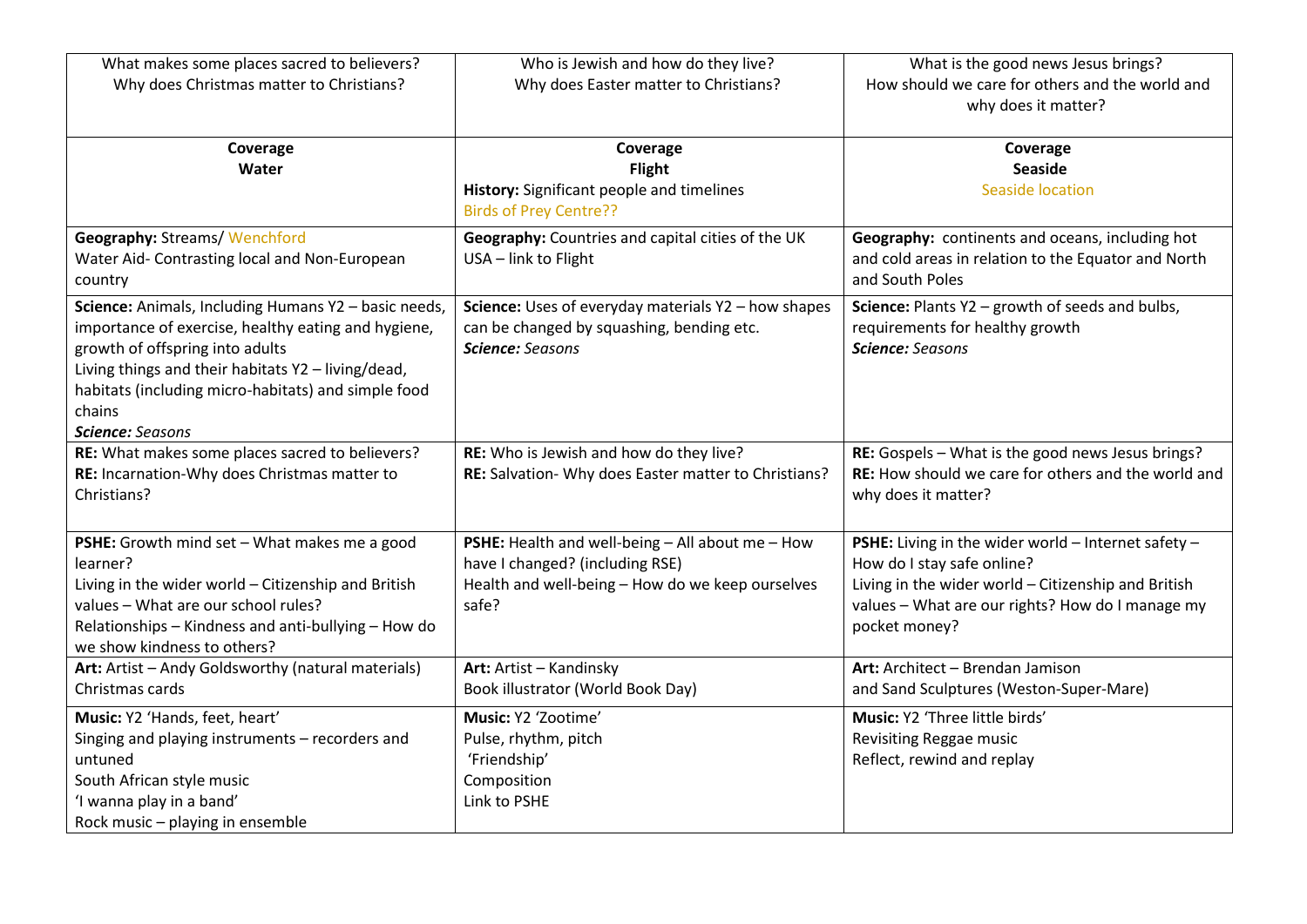| <b>Computing ideas: Use Audacity to record and</b><br>manipulate music.<br>Use Computing progression document to link to<br>PHSE. | <b>Computing ideas:</b> Use Geoguessr website. There is a<br>UK only option.<br>Use stop motion animation to show materials /<br>shapes squashing, bending, etc. | Computing ideas: Use Scratch Jnr to tell the story of<br>what good news Jesus brings.<br>Use Google Search / Wikis to look at architects and<br>sand sculptures. |
|-----------------------------------------------------------------------------------------------------------------------------------|------------------------------------------------------------------------------------------------------------------------------------------------------------------|------------------------------------------------------------------------------------------------------------------------------------------------------------------|
| <b>DT:</b> Textiles (sewing)- Puppets sea creatures                                                                               | <b>DT:</b> Structures and mechanics- moving pictures based                                                                                                       | DT: Cooking and nutrition-fruit kebabs (healthy and                                                                                                              |
|                                                                                                                                   | on class text (lever and sliders)                                                                                                                                | varied diet)                                                                                                                                                     |
| PE:                                                                                                                               | PE:                                                                                                                                                              | PE:                                                                                                                                                              |
| <b>Forest School</b>                                                                                                              | <b>Forest School</b>                                                                                                                                             | Forest School                                                                                                                                                    |
| Movement and Exploring Part 1 (A1 coach)                                                                                          | Gymnastics Part 2 (Sp1 coach)                                                                                                                                    | Team Games (S1 coach)                                                                                                                                            |
| Gymnastics Part 1 (A2 coach)                                                                                                      | Throwing and Catching Part 2 (Sp2 coach)                                                                                                                         | Team Games (S2 coach)                                                                                                                                            |
| Dance (A1 teacher)                                                                                                                | Throwing and Catching Part 1 (Sp1 teacher)                                                                                                                       | Manipulation skills (S1 teacher)                                                                                                                                 |
| Movements and Exploring Part 2 (A2 teacher)                                                                                       | Body Balance (Sp2 teacher)                                                                                                                                       | Athletics Sports Day Prep (S2 teacher)                                                                                                                           |
| Core texts                                                                                                                        | Core texts                                                                                                                                                       | Core texts                                                                                                                                                       |

#### **Year 3 and 4 – Year A 2019-20**

| <b>Autumn</b>                                     | <b>Spring</b>                                     | <b>Summer</b>                                     |
|---------------------------------------------------|---------------------------------------------------|---------------------------------------------------|
|                                                   |                                                   |                                                   |
| <b>Curiosity Questions</b>                        | <b>Curiosity Questions</b>                        | <b>Curiosity Questions</b>                        |
| <b>RE</b>                                         | <b>RE</b>                                         | <b>RE</b>                                         |
| What do Christians learn from the creation story? | What is it like to follow God?                    | What kind of world did Jesus want?                |
| What do Hindus believe God is like?               | How do festivals and worship show what matters to | How and why do people mark the significant events |
| <b>History question</b>                           | a Muslim?                                         | in their life?                                    |
| What was life like during the Stone Age?          | <b>History question</b>                           |                                                   |
| <b>Science question</b>                           | What has been the impact of the Roman Empire on   |                                                   |
| What are rocks and soils?                         | Britain?                                          |                                                   |
| Why do I have so many teeth?                      | <b>Science question</b>                           |                                                   |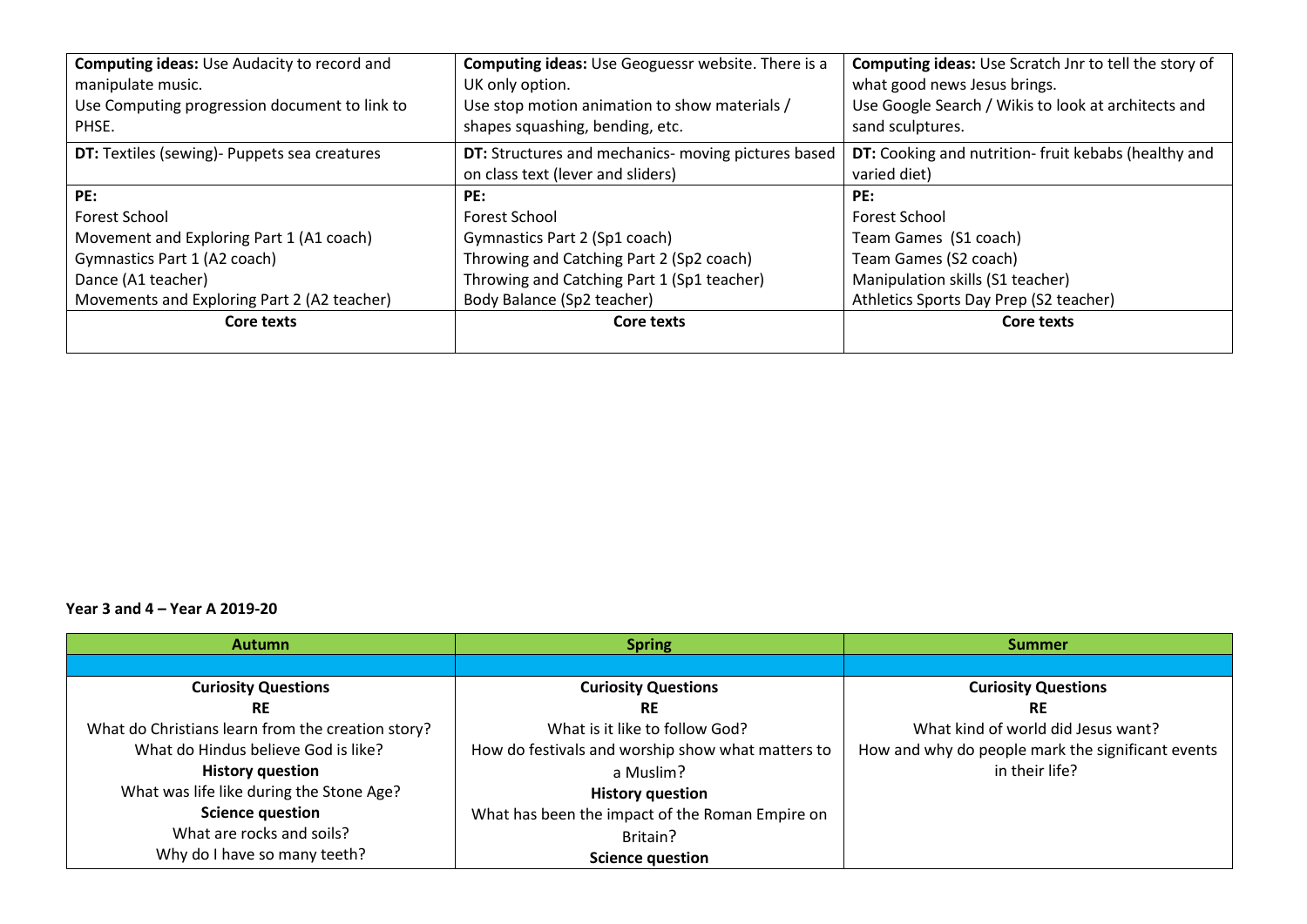| What happens to my food when I've eaten it?                                                                                                                                                                                                                                                             | <b>Art question</b><br>Can I create a piece of artwork in the style of Keith<br>Haring's murals?                                                                                                             |                                                                                                                                                                                           |
|---------------------------------------------------------------------------------------------------------------------------------------------------------------------------------------------------------------------------------------------------------------------------------------------------------|--------------------------------------------------------------------------------------------------------------------------------------------------------------------------------------------------------------|-------------------------------------------------------------------------------------------------------------------------------------------------------------------------------------------|
| Coverage<br><b>Stone Age</b>                                                                                                                                                                                                                                                                            | Coverage<br><b>Romans</b>                                                                                                                                                                                    | Coverage<br><b>Local Topic</b>                                                                                                                                                            |
| History: Stone Age Viney Hill Stone Age Day                                                                                                                                                                                                                                                             | <b>History: Romans Gloucester/ Caerleon</b>                                                                                                                                                                  | History: local history (Forest of Dean / Hopewell<br>Colliery)                                                                                                                            |
| Geography: Volcanos (natural disasters). Non-<br>European countries - New Zealand, Hawaii etc.                                                                                                                                                                                                          | Geography: Settlement and land use. Continents -<br>Europe                                                                                                                                                   | Geography: map work, human and physical<br>characteristics of local area                                                                                                                  |
| Science: Rocks Y3 - compare and group rocks,<br>describe fossil formation, soil formation<br>Science: Animals, including humans Y4 - digestion,<br>teeth and food chains, including producers,<br>predators and prey                                                                                    | Science: Sound Y4 - vibrations, pitch, volume, effect<br>of changing distance from sound source                                                                                                              | Science: Plants Y3 - functions of parts of a plant,<br>requirements for healthy growth, water transport,<br>lifecycle of flowering plants                                                 |
| RE: Creation / Fall- What do Christians learn from the<br>creation story?<br><b>RE:</b> What do Hindus believe God is like?                                                                                                                                                                             | RE: People of God - What is it like to follow God?<br>RE: How do festivals and worship show what matters<br>to a Muslim?                                                                                     | RE: What kind of world did Jesus want?<br>RE: How and why do people mark the significant<br>events in their life?                                                                         |
| PE: adventurous sport -caving Clearwell caves<br><b>Forest School</b><br>Lacrosse (A1 coach)<br>Basketball (A2 coach)<br>Bench Ball (A1 teacher)<br>Fitness and Body Balance (A2 teacher)                                                                                                               | PE:<br><b>Forest School</b><br>Netball (Sp1 coach)<br>Introduction to a new sport (Sp2 coach)<br>Gymnastics (Sp1 teacher)<br>Dance (Sp2 teacher)                                                             | PE:<br><b>Forest School</b><br>Volleyball (S1 coach)<br>Rounders (S2 coach)<br>Orienteering (S1 teacher)<br>Athletics and Sports Day Prep (S2 teacher)                                    |
| PSHE: Growth Mind Set - What makes me a good<br>learner?<br>Living in the wider world - Citizenship and British<br>values - What is the difference between a rule and a<br>law?<br>Relationships - Friends and family - What<br>responsibilities does a parent have for their child?<br>(including RSE) | PSHE: Health and well-being - Growing up - What<br>are the physical differences between males and<br>females? (including RSE)<br>Health and well-being - Personal responsibility -<br>What keeps me healthy? | PSHE: Living in the wider world $-$ Internet safety $-$<br>how do I stay safe online?<br>Living in the wider world - Citizenship and British<br>values - What does a community look like? |
| Art: Artist - Banksy (cave paintings / wall paintings,<br>colour mixing and blending, use of natural colours)<br>Christmas cards                                                                                                                                                                        | Art: Artist - Keith Haring<br>Book illustrator (World Book Day)                                                                                                                                              | Art: Designer - William Morris (printing and plants<br>link) and Sam Morris (local artist)                                                                                                |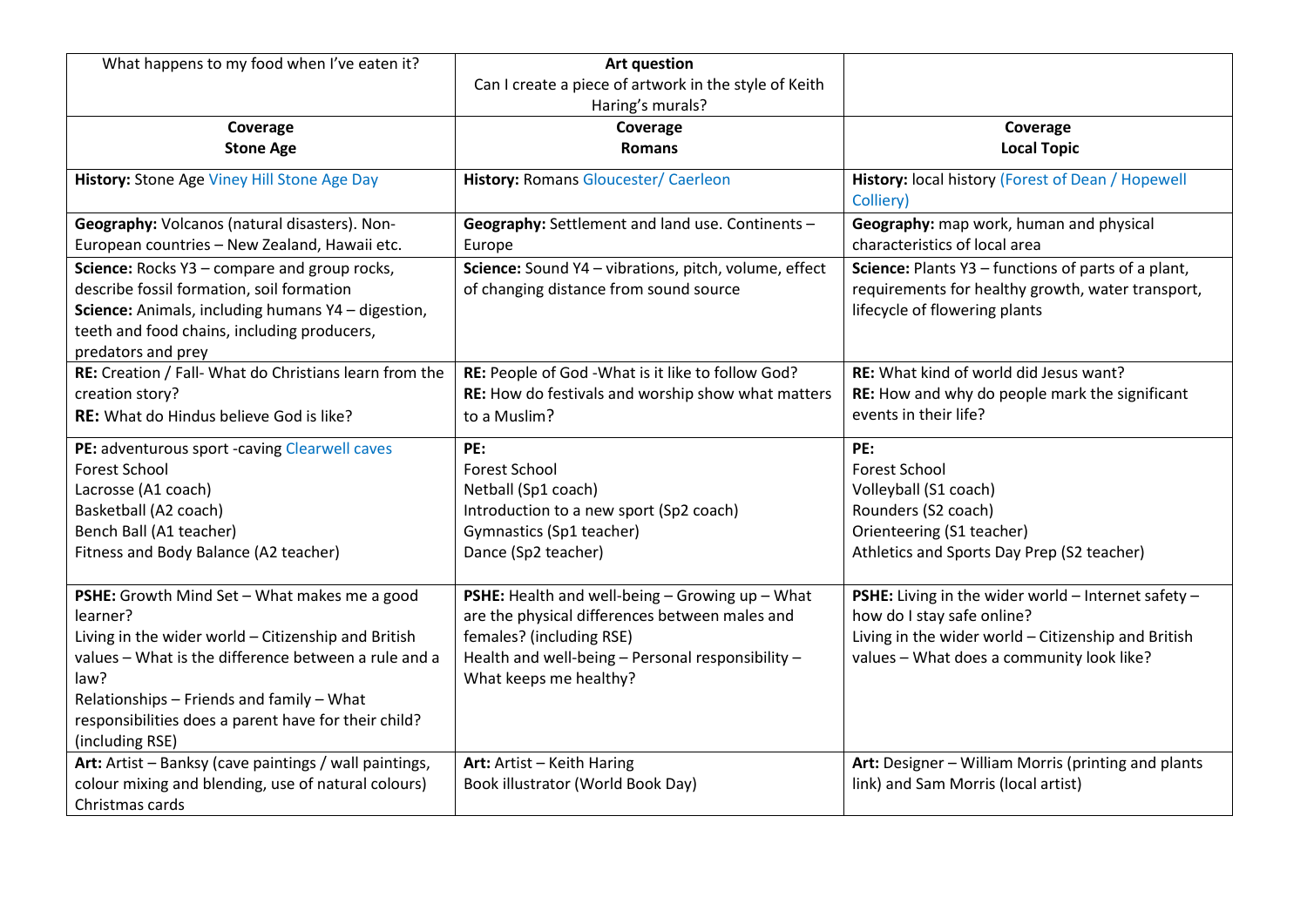| Music: Y3 'Let your spirit'                                                                                                                                                                      | Music: learning to play an instrument - Newnham                                                                                                                                                                                                     | Music: Y3 'Bringing us together'                                                                                                                                                                                                     |
|--------------------------------------------------------------------------------------------------------------------------------------------------------------------------------------------------|-----------------------------------------------------------------------------------------------------------------------------------------------------------------------------------------------------------------------------------------------------|--------------------------------------------------------------------------------------------------------------------------------------------------------------------------------------------------------------------------------------|
| Pulse, rhythm, pitch                                                                                                                                                                             | Project- Bell Ringing                                                                                                                                                                                                                               | Playing in ensemble                                                                                                                                                                                                                  |
| (Glockenspiel Stage 1) Recorders                                                                                                                                                                 | Music: Y3 'Three little birds' Revisiting Reggae music                                                                                                                                                                                              | Link to PSHE                                                                                                                                                                                                                         |
| Developing playing skills                                                                                                                                                                        | 'The dragon song' Singing, composing                                                                                                                                                                                                                | Reflect, rewind and replay                                                                                                                                                                                                           |
|                                                                                                                                                                                                  | Link to PSHE                                                                                                                                                                                                                                        |                                                                                                                                                                                                                                      |
| <b>Computing ideas:</b> Use the Computing progression<br>document 'digital literacy' strand to link to PHSE.<br>Use Audacity to create a 'life in the Stone Age'<br>podcast from down in a cave. | <b>Computing ideas:</b> Use a spreadsheet to record and<br>analyse data about sound.<br>Use Scratch + MakeyMakey to use the computer to<br>create an "instrument" for sound effects and musical<br>notes. Link this to music to help create a song. | <b>Computing ideas: Use Google Maps and Streetview</b><br>to look at local area.<br>Use this as well to plan an orienteering race. (Use<br>other software to create posters to advertise it and<br>also the route map, arrows, etc.) |
| DT: Cooking and Nutrition-Seasonal cooking                                                                                                                                                       | DT: Structures and mechanisms- Roman catapults (to                                                                                                                                                                                                  | <b>DT:</b> Textiles- Knitting                                                                                                                                                                                                        |
| (understand seasonality)                                                                                                                                                                         | include wood-work skills, apply their understanding<br>of how to strengthen, stiffen and reinforce more<br>complex structures)                                                                                                                      |                                                                                                                                                                                                                                      |
| Core texts                                                                                                                                                                                       | Core texts                                                                                                                                                                                                                                          | Core texts                                                                                                                                                                                                                           |
| Stig of the dump                                                                                                                                                                                 | <b>Escape from Pompeii</b>                                                                                                                                                                                                                          |                                                                                                                                                                                                                                      |
| <b>Stone Age Boy</b>                                                                                                                                                                             |                                                                                                                                                                                                                                                     |                                                                                                                                                                                                                                      |

#### **Year 3 and 4 - Year B 2020-21**

| <b>Autumn</b>                                   | <b>Spring</b>                                         | <b>Summer</b>                                     |
|-------------------------------------------------|-------------------------------------------------------|---------------------------------------------------|
|                                                 |                                                       |                                                   |
| <b>Curiosity Questions</b>                      | <b>Curiosity Questions</b>                            | <b>Curiosity Questions</b>                        |
| <b>RE</b>                                       | <b>RE</b>                                             | <b>RE</b>                                         |
| What does it mean to be Hindu in Britain today? | How do festivals and family life show what matters    | When Jesus left what was the impact of Pentecost? |
| What is the Trinity?                            | to Jewish people?                                     | How and why do people try to make the world a     |
|                                                 | Why do Christians call the day after Jesus died 'Good | better place?                                     |
|                                                 | Friday'?                                              |                                                   |
| Coverage                                        | Coverage                                              | Coverage                                          |
| <b>The River Severn</b>                         | Ironbridge                                            | Egypt                                             |
|                                                 |                                                       |                                                   |
|                                                 | History: Industrialisation/ Victorians Ironbridge     | <b>History: Egypt</b>                             |
|                                                 |                                                       |                                                   |
| Geography: Rivers including natural disasters - | Geography: Settlement and land use - human and        | Geography: Egypt, a country outside of the UK and |
| flooding                                        | physical characteristics and transport networks in UK | Europe (Continent - Africa)                       |
| Compare River Severn and Ganges (Bangladesh)    |                                                       |                                                   |
| <b>Waterways Museum?</b>                        |                                                       |                                                   |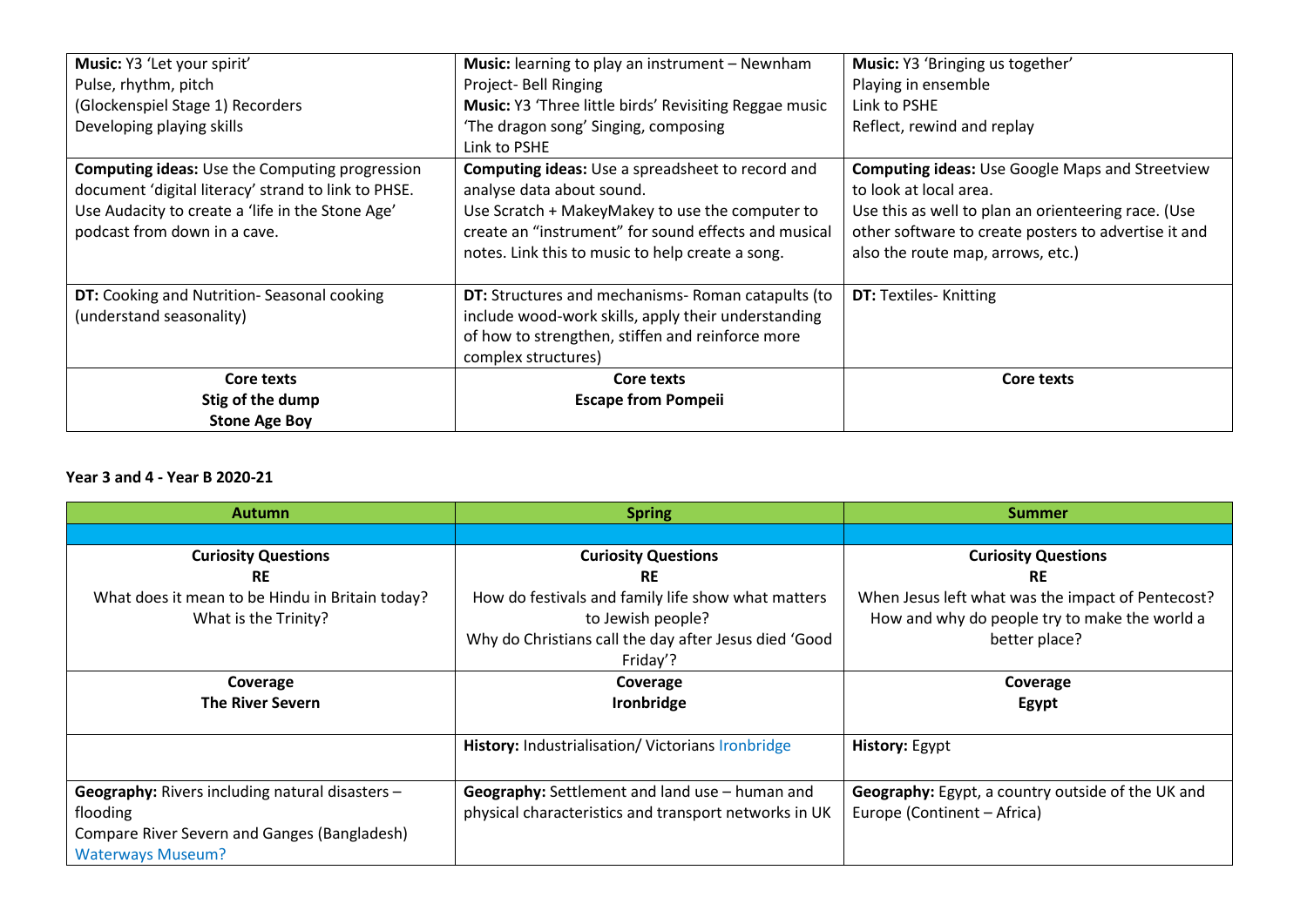| Science: States of matter Y4 - solids, liquids and     | Science: Electricity Y4 - appliances, simple circuits | Science: Forces and Magnets Y3 - magnetism is a        |
|--------------------------------------------------------|-------------------------------------------------------|--------------------------------------------------------|
| gases, changes in state and the water cycle            | and components, open/closed circuits, conductors      | force that acts at a distance, attract, repel, poles,  |
| Science: Living things and their habitats Y4 -         | and insulators                                        | grouping materials that are/are not attracted to a     |
| grouping, classification keys, risks of environmental  | Science: Light Y3 - dark is absence of light,         | magnet                                                 |
| changes                                                | reflections, shadows and changes in shadow size       | Science: Animals, including humans Y3 - nutrition      |
|                                                        |                                                       | and human skeletons                                    |
| RE: What does it mean to be Hindu in Britain today?    | RE: How do festivals and family life show what        | RE: When Jesus left what was the impact of             |
| RE: Incarnation / God - What is the Trinity?           | matters to Jewish people?                             | Pentecost?                                             |
|                                                        | RE: Salvation- Why do Christians call the day after   | RE: How and why do people try to make the world a      |
|                                                        | Jesus died 'Good Friday'?                             | better place?                                          |
| PE:                                                    | PE:                                                   | PE:                                                    |
| <b>Forest School</b>                                   | <b>Forest School</b>                                  | <b>Forest School</b>                                   |
| Tag Rugby (A1 coach)                                   | Gymnastics (Sp1 coach)                                | Badminton (S1 coach)                                   |
| Football (A2 coach)                                    | Introduction to a new sport (Sp2 coach)               | Kwik Cricket (S2 coach)                                |
| Hockey (A1 teacher)                                    | Dodgeball (Sp1 teacher)                               | Tennis (S1 teacher)                                    |
| Fitness and Body Balance (A2 teacher)                  | Dance (Sp2 teacher)                                   | Athletics and Sports Day Prep (S2 teacher)             |
|                                                        |                                                       |                                                        |
| PSHE: Growth Mind Set - What makes me a good           | PSHE: Health and well-being - Growing up - What       | PSHE: Living in the wider world -                      |
| learner?                                               | are the differences between males and females?        | Media influence, social issues, internet safety        |
| Living in the wider world - Citizenship and British    | (including RSE)                                       | Living in the wider world - Internet safety - How do I |
| values - What is the difference between a rule and a   | Health and well-being - How do we keep ourselves      | stay safe online?                                      |
| law?                                                   | safe?                                                 | Living in the wider world - What are the UN rights of  |
| Relationships - Kindness and anti-bullying - What is a |                                                       | a child? Where does our money come from?               |
| healthy relationship?                                  |                                                       |                                                        |
|                                                        |                                                       |                                                        |
| Art: Artist - ?                                        | Art: Artist - Lowry                                   | Art: Artist - ?                                        |
| Christmas cards                                        | Book illustrator (World Book Day)                     |                                                        |
| Music: Y4 'Mamma Mia'                                  | Music: Y4 'Stop!' Anti-bullying Rap                   | Music: Y4 'Blackbird'                                  |
| Exploring the music of Abba                            | Link to PSHE                                          | composing                                              |
| Glockenspiel Stage 2                                   | 'Lean on me'                                          | Reflect, rewind and replay                             |
| Developing playing skills                              | Pulse, rhythm, pitch                                  |                                                        |
| <b>Computing ideas:</b> Use the Computing progression  | Computing ideas: Use Scratch + MakeyMakey to use      | Computing ideas: Use a variety of software to create   |
| document 'digital literacy' strand to link to PHSE.    | the computer to control a game. Links directly to     | media output to influence people. See if they can      |
| Use a spreadsheet to record classification of living   | Science electricity, circuits, etc.                   | influence staff members / other pupils / parents.      |
| things.                                                | Use Google Maps and Streetview to look at UK          | Assess what this means to them and to the people       |
|                                                        | transport networks.                                   | they are targeting.                                    |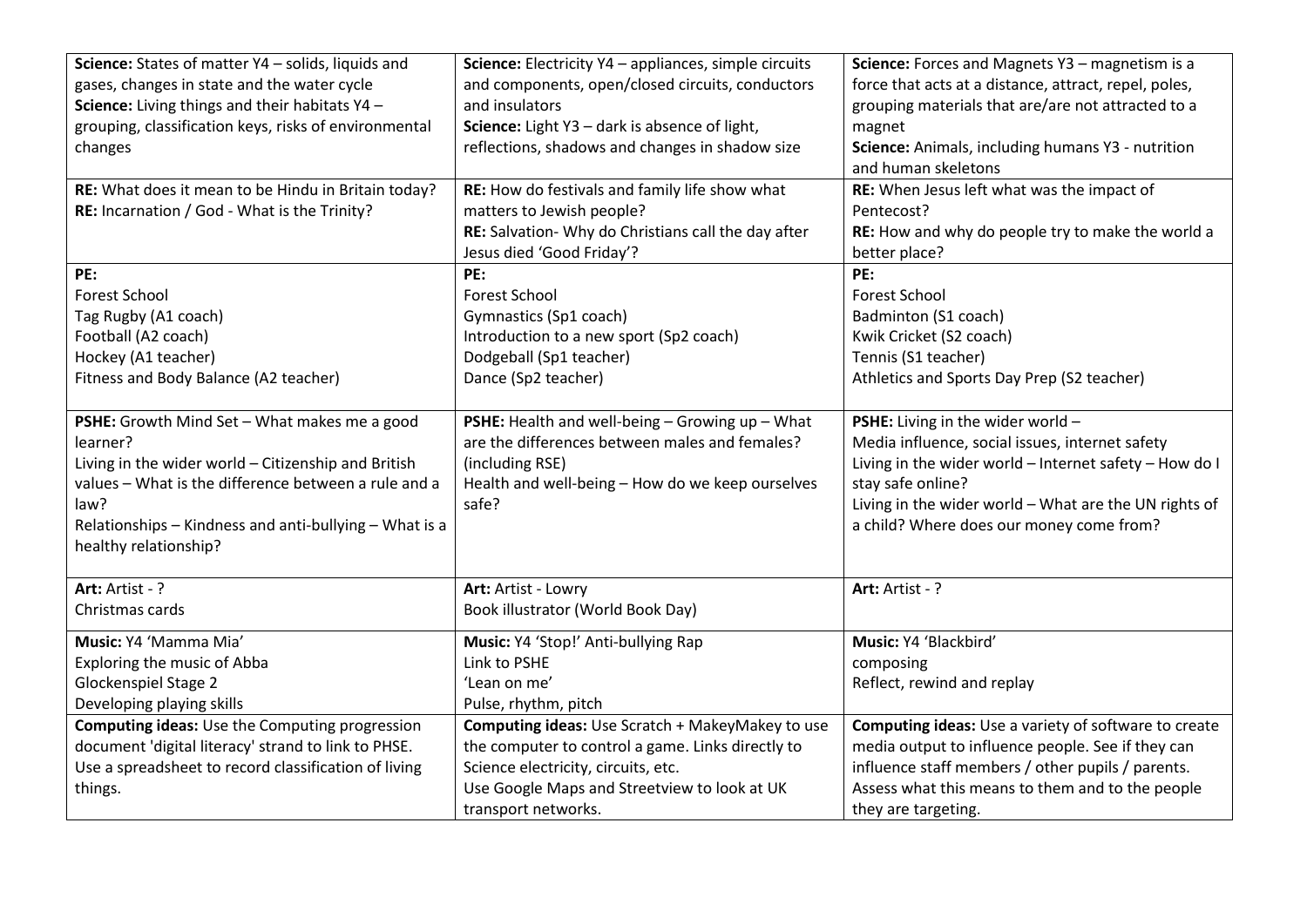| <b>DT:</b> Structure and Mechanics- Build a structure- | <b>DT:</b> Textiles (sewing) - Victorian purses | <b>DT:</b> Cooking and nutrition- Egyptian Bread |
|--------------------------------------------------------|-------------------------------------------------|--------------------------------------------------|
| Severn bridge (to include understand how key           |                                                 |                                                  |
| individuals in DT have helped shape the world)         |                                                 |                                                  |
| Core texts                                             | Core texts                                      | Core texts                                       |
| The Flood                                              |                                                 |                                                  |
| Journey to the River Sea                               |                                                 |                                                  |

# **Year 5/ 6 Year A 2019-20**

| <b>Autumn</b>                                           | <b>Spring</b>                                          | <b>Summer</b>                                     |
|---------------------------------------------------------|--------------------------------------------------------|---------------------------------------------------|
|                                                         |                                                        |                                                   |
| <b>Curiosity Questions</b>                              | <b>Curiosity Questions</b>                             | <b>Curiosity Questions</b>                        |
| <b>RE</b>                                               | <b>RE</b>                                              | <b>RE</b>                                         |
| What does it mean to be Muslim in Britain today?        | Creation and Science-Conflict or Complimentary?        | What would Jesus do?                              |
| Was Jesus the Messiah?                                  | What did Jesus do to save Human Beings?                | What matters most to Humanists and Christians?    |
| <b>History question</b>                                 | <b>History question</b>                                | <b>Science questions</b>                          |
| Were the Vikings raiders, invaders or settlers?         | What events and people made the 1960's                 | How can we identify and demonstrate the idea that |
| <b>Science questions</b>                                | a memorable decade?                                    | adaptation may lead to evolution?                 |
| How do humans change as they develop to old age?        | <b>Geography question</b>                              |                                                   |
| How do the lifecycles of mammals, amphibians, birds and | What do I know about the Geography of the UK?          |                                                   |
| insects differ?                                         | <b>Science questions</b>                               |                                                   |
| What are the similarities and differences between the   | How does the idea that light travels in straight lines |                                                   |
| reproduction of some plants and animals?                | help us to explain our observations?                   |                                                   |
|                                                         | How can we demonstrate and make use of the             |                                                   |
|                                                         | effects of changing components in electrical circuits? |                                                   |
|                                                         | <b>Art question</b>                                    |                                                   |
|                                                         | Can we use colour and style to create a self-portrait  |                                                   |
|                                                         | in the style of Andy Warhol?                           |                                                   |
|                                                         | <b>Music</b>                                           |                                                   |
|                                                         | Can we appraise, learn and perform a pop ballad?       |                                                   |
|                                                         | French                                                 |                                                   |
|                                                         | Can we tell the time to the nearest quarter of an      |                                                   |
|                                                         | hour in French?                                        |                                                   |
| Coverage                                                | Coverage                                               | Coverage                                          |
| <b>Invaders and Settlers</b>                            | <b>The 60'S</b>                                        | <b>Habitats around the world</b>                  |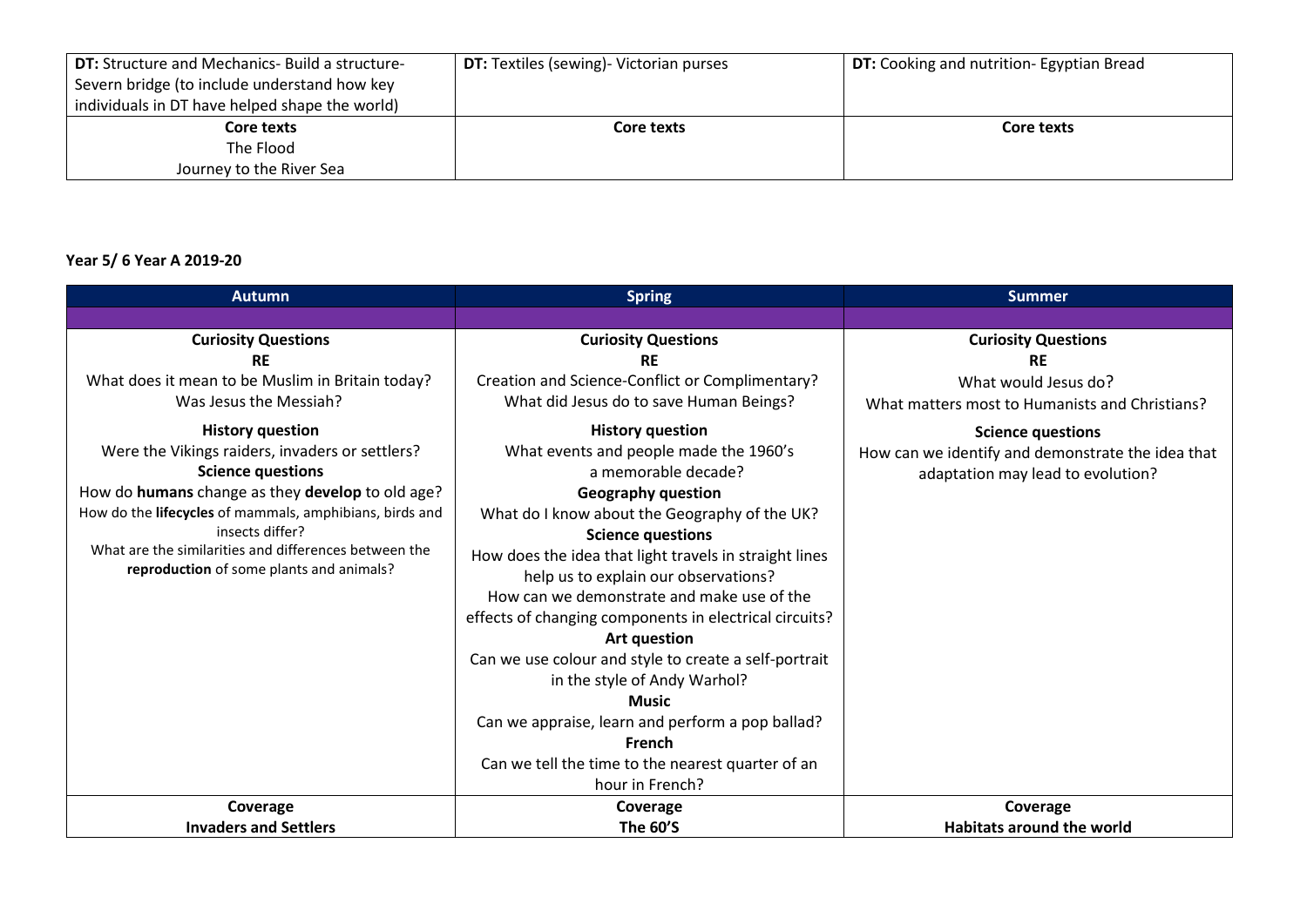| History: Vikings and Anglo Saxons Anglo Saxon<br><b>Experience Gloucester Cathedral</b>                                                                                                                                | History: the 60's The Palace Cinema                                                                                                                                                                                                            |                                                                                                                                                                                         |
|------------------------------------------------------------------------------------------------------------------------------------------------------------------------------------------------------------------------|------------------------------------------------------------------------------------------------------------------------------------------------------------------------------------------------------------------------------------------------|-----------------------------------------------------------------------------------------------------------------------------------------------------------------------------------------|
| Geography: map work - including UK and<br>Scandinavia                                                                                                                                                                  | Geography: countries, counties, main cities,<br>geographical regions, and human and physical<br>characteristics of the UK                                                                                                                      | Geography: Global locations - a region within<br>North/Central/South America. Including climate<br>zones, biomes and vegetation belts                                                   |
| Science: Animals, including humans (Y5) - changes as<br>humans develop to old age<br>Science: Living things and their habitats (Y5) - life<br>cycles of plants, an amphibian, an insect and a bird                     | Science: Light (Y6) - travels in straight lines from light<br>source to eyes, reflection, shadows<br>Science: Electricity (Y6) - changes in circuits related<br>to changes in voltage of cells and changes of<br>components, component symbols | Science: Evolution and Inheritance (Y6) - fossil<br>evidence, inheritance, adaptation which may lead to<br>evolution                                                                    |
| <b>RE:</b> What does it mean to be Muslim in Britain<br>today? Visit to Mosque<br>RE: Incarnation- Was Jesus the Messiah?                                                                                              | RE: Creation/Fall -Creation and Science-Conflict or<br>Complimentary?<br>RE: Salvation- What did Jesus do to save Human<br>Beings?                                                                                                             | RE: Gospel- What would Jesus do?<br><b>RE:</b> What matters most to Humanists and Christians?                                                                                           |
| PE:<br><b>Forest School</b><br>Lacrosse (A1 coach)<br>Basketball (A2 coach)<br>Bench Ball (A1 teacher)<br>Fitness and Body Balance (A2 teacher)                                                                        | PE: adventurous sport PGL<br><b>Forest School</b><br>Netball (Sp1 coach)<br>Introduction to a new sport (Sp2 coach)<br>Gymnastics (Sp1 teacher)<br>Dance (Sp2 teacher)                                                                         | PE:<br><b>Forest School</b><br>Volleyball (S1 coach)<br>Kwik Cricket (S2 coach)<br>Rounders (S1 teacher)<br>Athletics and Sports Day Prep (S2 teacher)                                  |
| PSHE: Growth Mind Set - What makes me a good<br>learner?<br>Living in the wider world - How can we speak so that<br>people want to listen?<br>Relationships - What is an unhealthy relationship?<br>(including RSE)    | PSHE: Health and well-being - What changes happen<br>as we become adults? (including RSE and FGM)<br>Health and well-being - Personal responsibility -<br>How can I manage my feelings?                                                        | PSHE: Living in the wider world - Internet safety -<br>How do I stay safe online?<br>Living in the wider world - Citizenship and British<br>Values - What is happening in my community? |
| Art: Viking art - sketching, braiding (textiles)<br>Christmas cards - printing                                                                                                                                         | Art: Pop Art - Artist - Andy Warhol and Designer -<br>Mary Quant<br>Book illustrator (World Book Day)                                                                                                                                          | Art: Artist - Sam Morris (local artist)<br>Botanical drawing - link to Darwin and Science                                                                                               |
| Music: learning to play an instrument - Newnham<br>Project- Bell Ringing<br>Music: Y5 'Livin' on a prayer'<br>Exploring the genre of Rock music<br>Classroom Jazz 1<br>Exploring the elements of Jazz<br>Improvisation | Music: Y5 'Make you feel my love'<br>Singing and playing instruments<br>'The Fresh Prince of Bel Air'<br>Exploring Hip Hop and Rap genre                                                                                                       | Music: Y5 'Dancing in the street'<br>Composing<br>Reflect, rewind and replay                                                                                                            |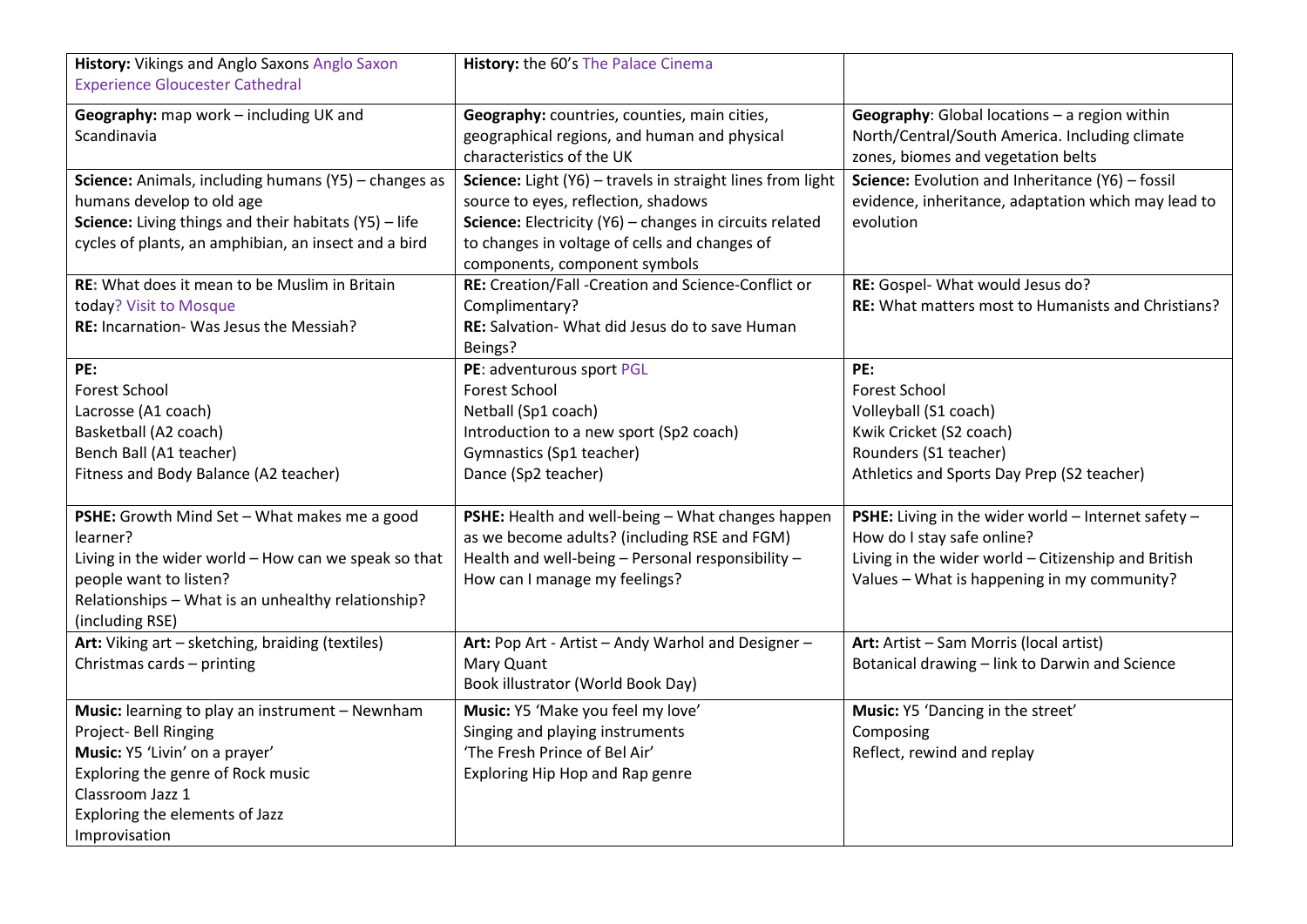| <b>French: Greetings</b>                                                                                                                                                                                                                               | <b>French: Telling the time</b>                                                                                                                                                                                                                                                                                                      | French:                                                                                                                                                                                                       |
|--------------------------------------------------------------------------------------------------------------------------------------------------------------------------------------------------------------------------------------------------------|--------------------------------------------------------------------------------------------------------------------------------------------------------------------------------------------------------------------------------------------------------------------------------------------------------------------------------------|---------------------------------------------------------------------------------------------------------------------------------------------------------------------------------------------------------------|
| <b>Computing ideas:</b> Use the Computing progression<br>document 'digital literacy' strand to link to PHSE.<br>Use stop motion to animate life cycles.<br>Use Audacity to create a podcast from the<br>perspective of an invader traveling to the UK. | <b>Computing ideas:</b> Use Google Translate to learn to<br>tell the time in French. Find other on-line language<br>tools.<br>Use a variety of software to teach younger children<br>basic French words and the same in words British<br>Sign Language.<br>Make use of Scratch and MakeyMakey to look at<br>electricity and voltage. | <b>Computing ideas:</b> Use the Computing progression<br>document 'digital literacy' strand to link to PHSE.<br>Use a range of software and technology to create a<br>music video for 'Dancing in the Street' |
| <b>DT:</b> Structures and mechanisms-<br><b>Electrical systems</b>                                                                                                                                                                                     | <b>DT:</b> Textiles- Sewing/Knitting                                                                                                                                                                                                                                                                                                 | <b>DT:</b> Cooking and nutrition-<br>International cooking                                                                                                                                                    |
| Core texts<br><b>Viking Boy</b><br>Arthur and the Golden Rope                                                                                                                                                                                          | Core texts<br>The Viewer<br>Wisp                                                                                                                                                                                                                                                                                                     | Core texts<br>Brightstorm?<br>The Nowhere Emporium?                                                                                                                                                           |

## **Year 5 and 6 - Year B 2020-21**

| <b>Autumn</b>                                       | <b>Spring</b>                                     | <b>Summer</b>                                   |
|-----------------------------------------------------|---------------------------------------------------|-------------------------------------------------|
|                                                     |                                                   |                                                 |
| <b>Curiosity Questions</b>                          | <b>Curiosity Questions</b>                        | <b>Curiosity Questions</b>                      |
| <b>RE</b>                                           | <b>RE</b>                                         | <b>RE</b>                                       |
| Why is the Torah so important to Jewish people?     | What does it mean if God is Holy and Loving?      | What kind of King is Jesus?                     |
| How does faith help when life gets hard?            | What difference does the resurrection make to     | Why do Hindus want to be good?                  |
| How can following God bring freedom and justice?    | Christians?                                       | Why do some people believe in God and some      |
| <b>Science questions</b>                            | <b>Science questions</b>                          | people not?                                     |
| How can we change materials and are all changes the | How have ideas about our Solar System changed and | <b>Science questions</b>                        |
| same?                                               | are they still changing?                          | How and why do we classify all living things?   |
| Why is our heart so important and how can we keep   | How do simple machines make life easier for us?   |                                                 |
| it healthy?                                         | How has the theory of gravitation developed?      |                                                 |
| Coverage                                            | Coverage                                          | Coverage                                        |
| <b>Mayans</b>                                       | <b>Space</b>                                      | <b>Ancient Greeks / London</b>                  |
| <b>History: Mayans Cadbury World</b>                |                                                   | <b>History: Ancient Greeks</b>                  |
|                                                     |                                                   | British values - Democracy Houses of parliament |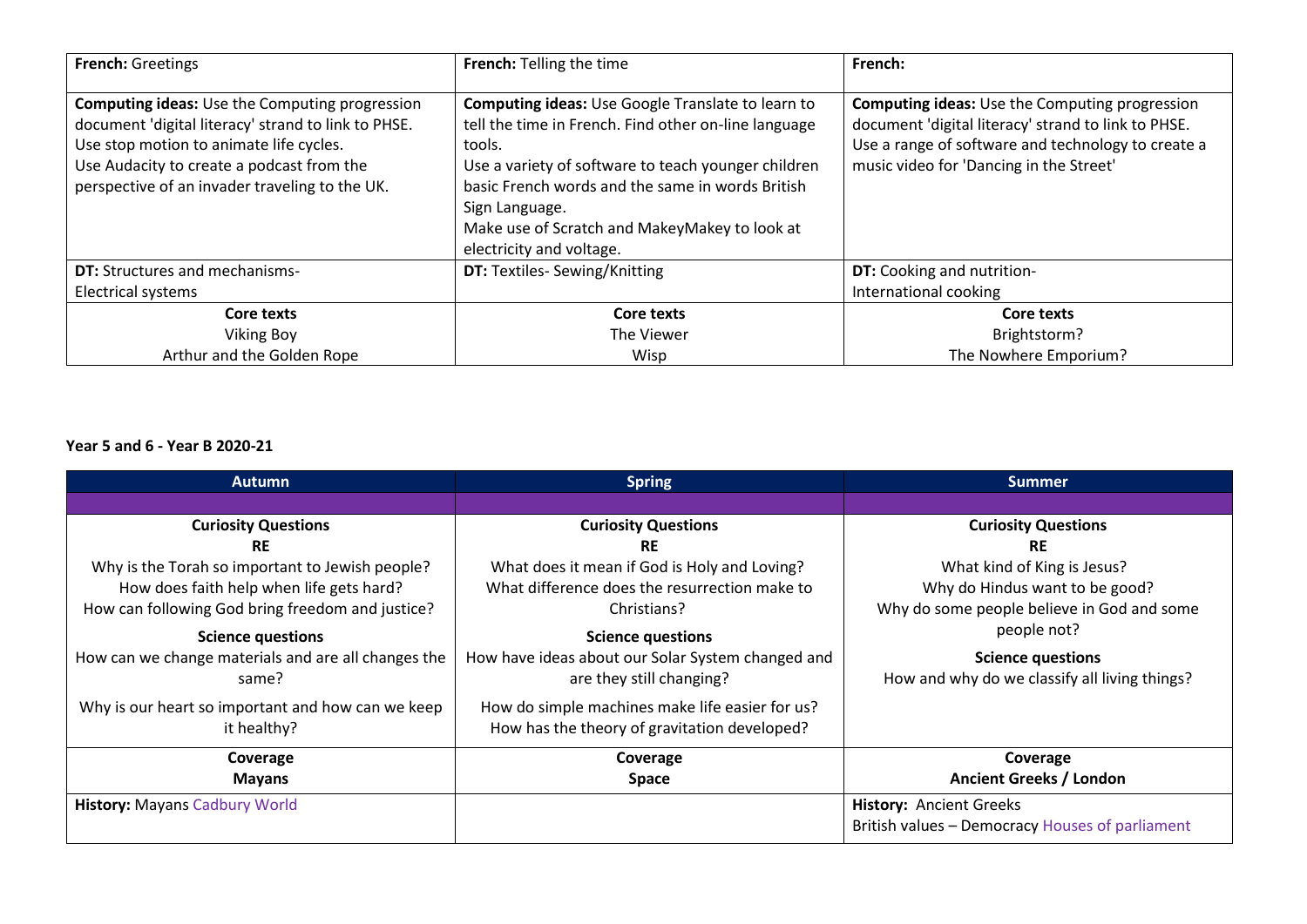| <b>Geography:</b> America (South and Central)<br>Science: Properties and changes of materials (Y5) -                                                                                                                                                                                | Geography: Latitude, longitude, hemispheres, tropics<br>of Cancer and Capricorn, Prime/Greenwich Meridian,<br>time zones. USA, Russia, China, India - economic<br>human geography linked to 'space race'<br>Science: Earth and Space (Y5) - relative movements | Geography: European country, Greece, and countries<br>and cities of UK - link to growth of democracy and<br>changes over time.<br>Science: Living things and their habitats $(Y6)$ -    |
|-------------------------------------------------------------------------------------------------------------------------------------------------------------------------------------------------------------------------------------------------------------------------------------|----------------------------------------------------------------------------------------------------------------------------------------------------------------------------------------------------------------------------------------------------------------|-----------------------------------------------------------------------------------------------------------------------------------------------------------------------------------------|
| properties, solubility, mixtures and how to separate<br>substances, reversible vs irreversible changes and<br>examples<br>Science: Animals, including humans (Y6) - human<br>circulatory system, transport of water and nutrients,<br>impact of diet, exercise, drugs and lifestyle | of Moon, Earth and Sun, explanation of day and night<br>Planetarium to visit<br>Science: Forces (Y5) - gravity, air resistance, water<br>resistance, friction, simple machines e.g. levers,<br>pulleys etc.                                                    | Linnaeus and his system of classification. How and<br>why we classify all living things                                                                                                 |
| RE: Why is the Torah so important to Jewish people?<br>RE: How does faith help when life gets hard?<br>RE: People of God- How can following God bring<br>freedom and justice?                                                                                                       | RE: God- What does it mean if God is Holy and<br>Loving?<br>RE: Salvation- What difference does the resurrection<br>make to Christians?                                                                                                                        | RE: Kingdom of God- What kind of King is Jesus?<br>RE: Why do Hindus want to be good?<br>RE: Why do some people believe in God and some<br>people not?                                  |
| PE:<br><b>Forest School</b><br>Tag Rugby (A1 coach)<br>Football (A2 coach)<br>Hockey (A1 teacher)<br>Fitness and Body Balance (A2 teacher)                                                                                                                                          | PE:<br><b>Forest School</b><br>Gymnastics (Sp1 coach)<br>Introduction to a new sport (Sp2 coach)<br>Dodgeball (Sp1 teacher)<br>Dance (Sp2 teacher)                                                                                                             | PE:<br><b>Forest School</b><br>Badminton (S1 coach)<br>Archery (S2 coach)<br>Rounders (S1 teacher)<br>Athletics and Sports Day Prep (S2 teacher)                                        |
| PSHE: Growth Mind Set - What makes me a good<br>learner?<br>Living in the wider world - How can we speak so that<br>people want to listen?<br>Relationships - What is bullying? (including RSE)                                                                                     | PSHE: Health and well-being - What changes happen<br>as we become adults? (including RSE and FGM)<br>Health and well-being - How can we keep ourselves<br>safe at home and when we are out?                                                                    | PSHE: Living in the wider world - Internet safety -<br>How do I stay safe online?<br>Living in the wider world - How do our laws protect<br>our rights? Where does our money come from? |
| Art: India Flint (eco printing)<br>Mary Cassatt (impressionism)<br>Architect - Frank Lloyd Wright<br>Christmas cards                                                                                                                                                                | Art: Peter Thorpe ('Space' pictures)<br>Book illustrator (World Book Day)                                                                                                                                                                                      | Art: Artist-Henri Rousseau, David Hockney                                                                                                                                               |
| Music: Y6 'Happy'<br>Pulse, rhythm, pitch<br>Classroom Jazz 2<br>Developing knowledge of Jazz music                                                                                                                                                                                 | <b>Music:</b> Young Voices - singing in ensemble<br>Music: Y6 'A New Year Carol'<br>Classical genre Benjamin Britten's music<br>'Fresh Prince of Bel Air'<br>Exploring Hip Hop and Rap genre                                                                   | Music: Y6 'You've got a friend'<br>Composing<br>Link to PSHE<br>Reflect, rewind and replay                                                                                              |